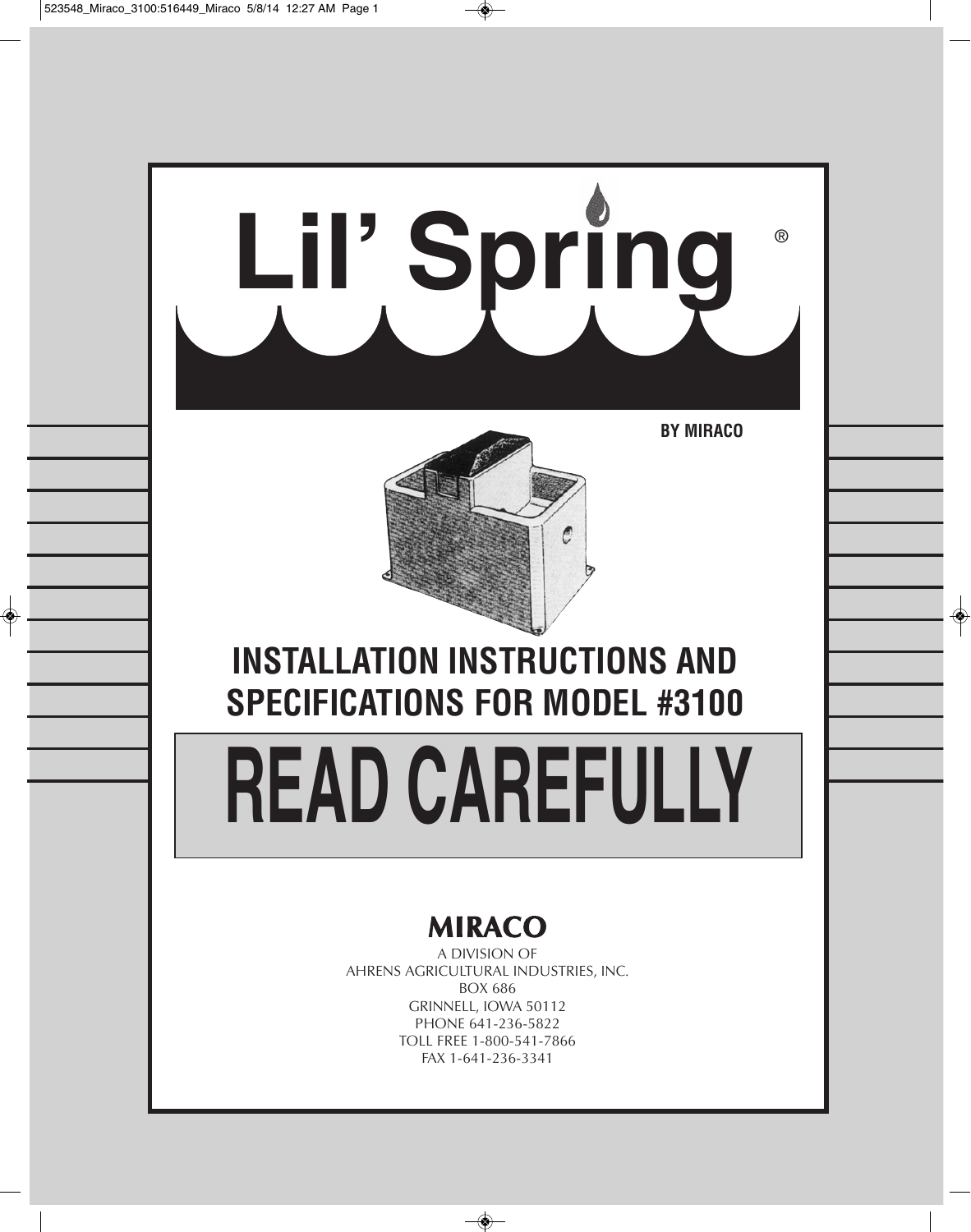# **SPECIFICATIONS**

#### **Part 1 General**

A. Description

1. Lil' Spring is a multi-purpose waterer designed to be used with a 250 watt heater in cold climates or without in warmer climates.

#### B. Weights & Dimensions

| Model $#$                            | <b>Gallons</b> | <b>Description</b>        | <b>Dimensions</b>                                                  | Wt. |
|--------------------------------------|----------------|---------------------------|--------------------------------------------------------------------|-----|
| 3100 (w/o heater)<br>#160 Heater Kit |                | multi-purpose<br>electric | $36''$ x 221/2" x 22"<br>22" drinking height<br>27" overall height | 75  |

#### C. Material necessary for installation

- 1. concrete for the base
- 2. teflon tape thread sealer
- 3. #834 insulated tube

#### **Part II Materials, Products**

- A. Materials
	- 1. High impact rockite, Polyethylene
- B. Valve
- 1. Miraco plastic valve #521 HP
- C. Float assembly
	- 1. Stainless Steel arm and thumb screw w/Polyethylene 4" x 5" bob float.

#### D. Hookup assembly

- 1. 3/4" x 24" 150 psi rubber hose.
- 2. 3/4" plastic ball shutoff valve.



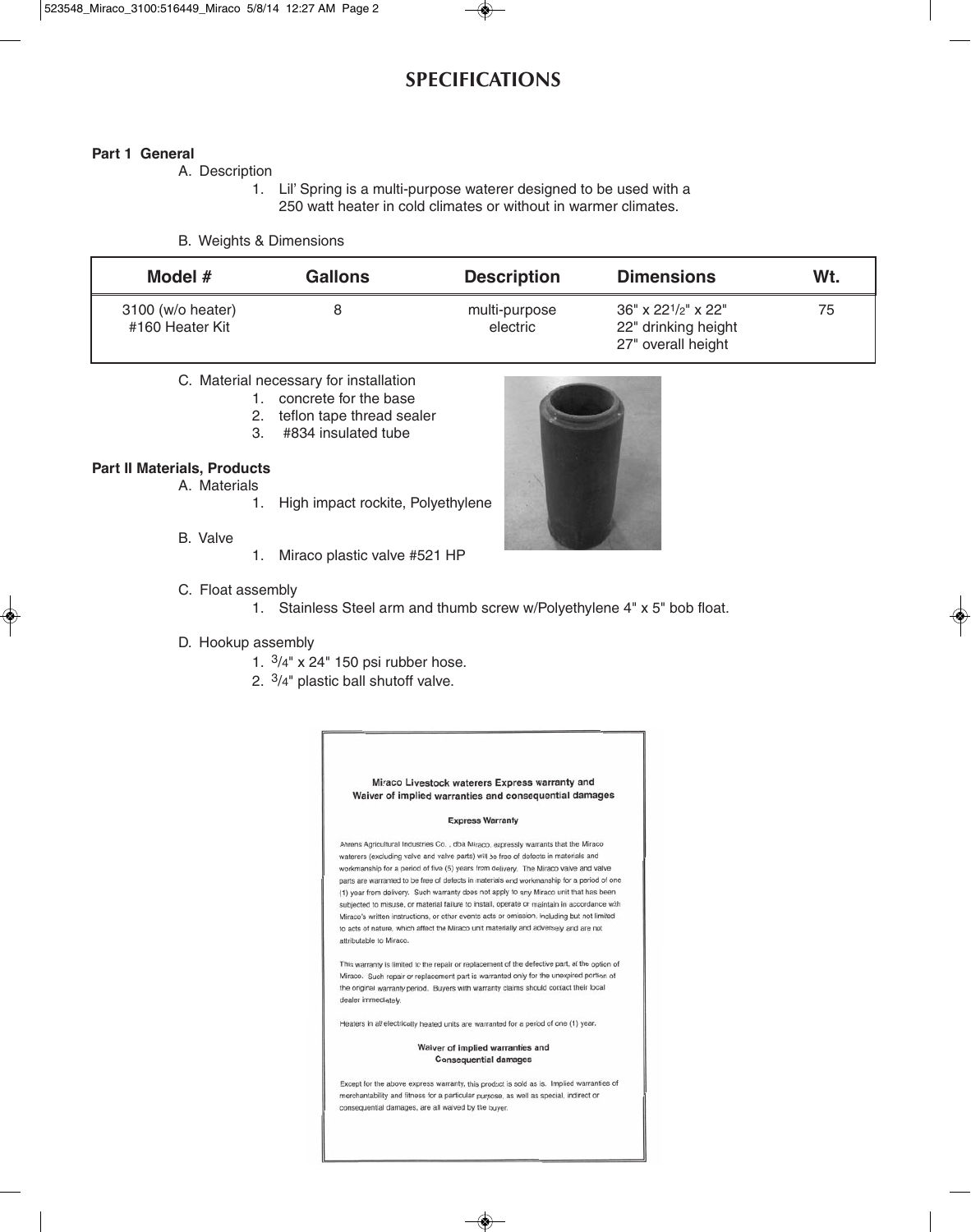

# **Step 1**

Pull the paper off the back of the rubber gasket and stick to the bottom edge of the tank. This is important to keep out air and water.



## **Step 2**

Attach the rubber hose and shutoff valve assembly to your incoming water line. Use teflon tape on all fittings to prevent leaks.



## **Step 3**

After attaching your hose and shutoff valve assembly, lift the tank over the hose and feed the hose up though the small opening into the valve compartment. Attach the blue valve and PVC fitting to the hose. Use teflon tape on all fittings to prevent leaks.



### **Step 4**

Now push the valve assembly down into the molded cradle and secure with the stainless steel retainer and  $2-\frac{1}{4}$ " x 1" bolts. Tighten until valve is tight.

\*NOTE: When using the 250 watt Miraco heater, install with a properly grounded electrical line. The heater is to be placed in the valve compartment under the 4x5 bob float. The power cord is connected in the area where the water line is located.